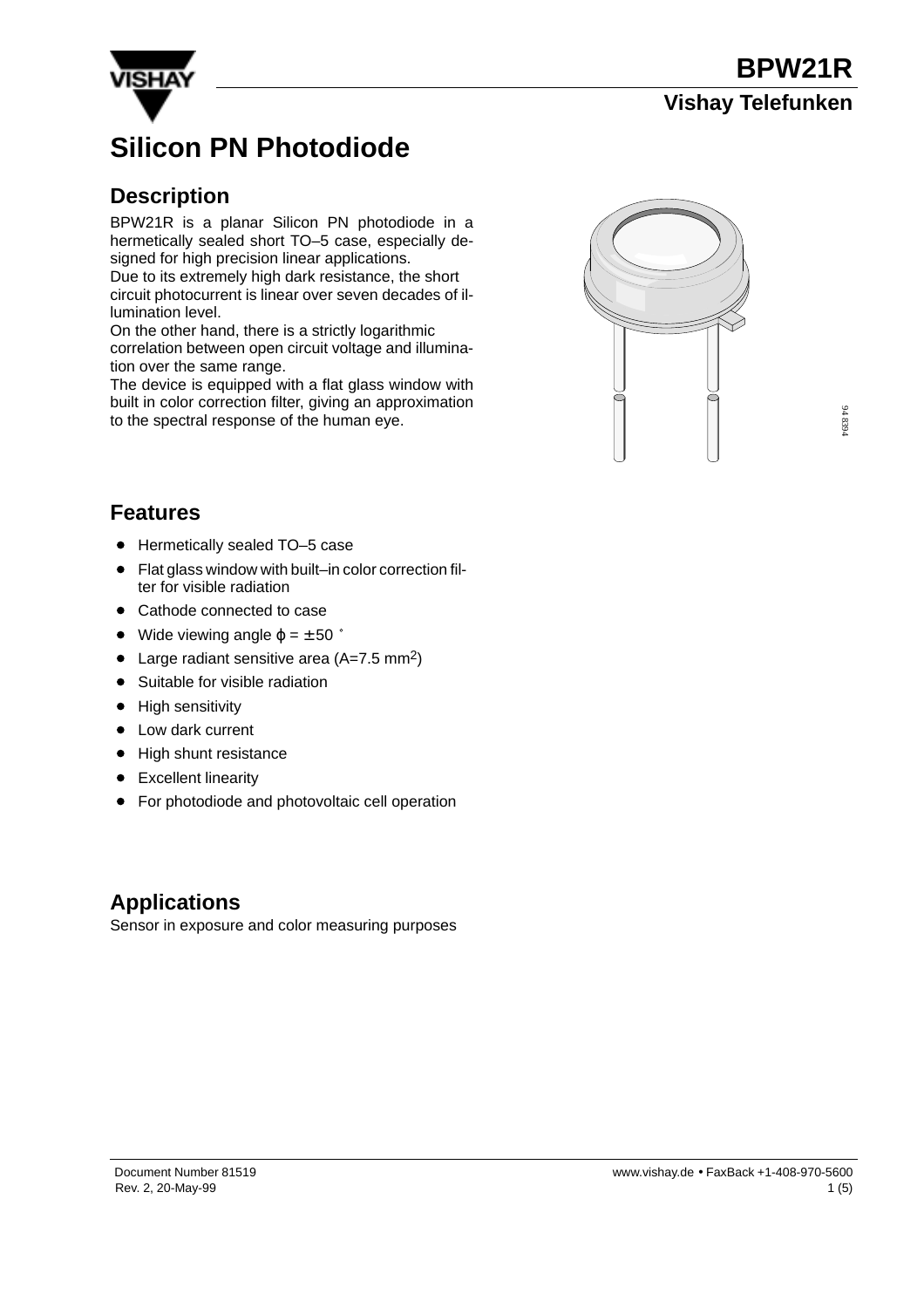## **Vishay Telefunken**



### **Absolute Maximum Ratings**

 $T_{amb} = 25^{\circ}C$ 

| Parameter                                  | <b>Test Conditions</b> | Symbol                      | Value     | Unit         |
|--------------------------------------------|------------------------|-----------------------------|-----------|--------------|
| Reverse Voltage                            |                        | V <sub>R</sub>              | 10        |              |
| Power Dissipation                          | $T_{amb} \leq 50 °C$   | $P_V$                       | 300       | mW           |
| Junction Temperature                       |                        |                             | 125       | $^{\circ}$ C |
| <b>Operating Temperature Range</b>         |                        | $\mathsf{T}_{\mathsf{amb}}$ | $-55+125$ | $^{\circ}$ C |
| Storage Temperature Range                  |                        | $\mathsf{T}_{\mathsf{stg}}$ | $-55+125$ | $^{\circ}$ C |
| <b>Soldering Temperature</b>               | t ≤ 5 s                | $\mathsf{T}_{\mathsf{sd}}$  | 260       | $^{\circ}$ C |
| <b>Thermal Resistance Junction/Ambient</b> |                        | $R_{thJA}$                  | 250       | K/W          |

### **Basic Characteristics**

 $T_{amb} = 25^{\circ}C$ 

| Parameter                             | <b>Test Conditions</b>                                             | Symbol                 | Min | Typ     | Max | Unit      |
|---------------------------------------|--------------------------------------------------------------------|------------------------|-----|---------|-----|-----------|
| <b>Forward Voltage</b>                | $I_F = 50$ mA                                                      | $V_F$                  |     | 1.0     | 1.3 | V         |
| Breakdown Voltage                     | $I_R = 20 \mu A, E = 0$                                            | $V_{(\underline{BR})}$ | 10  |         |     | $\vee$    |
| <b>Reverse Dark Current</b>           | $V_R = 5 V, E = 0$                                                 | $I_{\text{TO}}$        |     | 2       | 30  | nA        |
| Diode Capacitance                     | $V_R = 0 V$ , f = 1 MHz, E = 0                                     | $C_D$                  |     | 1.2     |     | nF        |
|                                       | $V_R = 5 V$ , f = 1 MHz, E = 0                                     | $C_D$                  |     | 400     |     | pF        |
| Dark Resistance                       | $V_R = 10$ mV                                                      | $R_D$                  |     | 38      |     | $G\Omega$ |
| Open Circuit Voltage                  | $E_A = 1$ klx                                                      | $V_{o}$                | 280 | 450     |     | mV        |
| Temp. Coefficient of V <sub>o</sub>   | $E_A = 1$ klx                                                      | $TK_{\mathsf{Vo}}$     |     | $-2$    |     | mV/K      |
| <b>Short Circuit Current</b>          | $E_A = 1$ klx                                                      | $I_{\rm K}$            | 4.5 | 9       |     | μA        |
| Temp. Coefficient of I <sub>k</sub>   | $E_A = 1$ klx                                                      | $TK_{ik}$              |     | $-0.05$ |     | %/K       |
| <b>Reverse Light Current</b>          | $E_A = 1$ klx, $V_R = 5$ V                                         | I <sub>ra</sub>        | 4.5 | 9       |     | μA        |
| Sensitivity                           | $V_R = 5 V$ , $E_A = 10^{-2}$ 10 <sup>5</sup> lx                   | S                      |     | 9       |     | nA/lx     |
| Angle of Half Sensitivity             |                                                                    | φ                      |     | ±50     |     | deg       |
| <b>Wavelength of Peak Sensitivity</b> |                                                                    | $\lambda_{\mathsf{p}}$ |     | 565     |     | nm        |
| Range of Spectral Bandwidth           |                                                                    | $\lambda_{0.5}$        |     | 420675  |     | nm        |
| <b>Rise Time</b>                      | $V_R = 0 V, R_1 = 1k \Omega,$                                      | $t_{\sf r}$            |     | 3.1     |     | μS        |
|                                       | $\lambda = 660$ nm                                                 |                        |     |         |     |           |
| <b>Fall Time</b>                      | $V_R = 0 V$ , R <sub>1</sub> = 1k $\Omega$ ,<br>$\lambda = 660$ nm | $t_{\rm f}$            |     | 3.0     |     | μS        |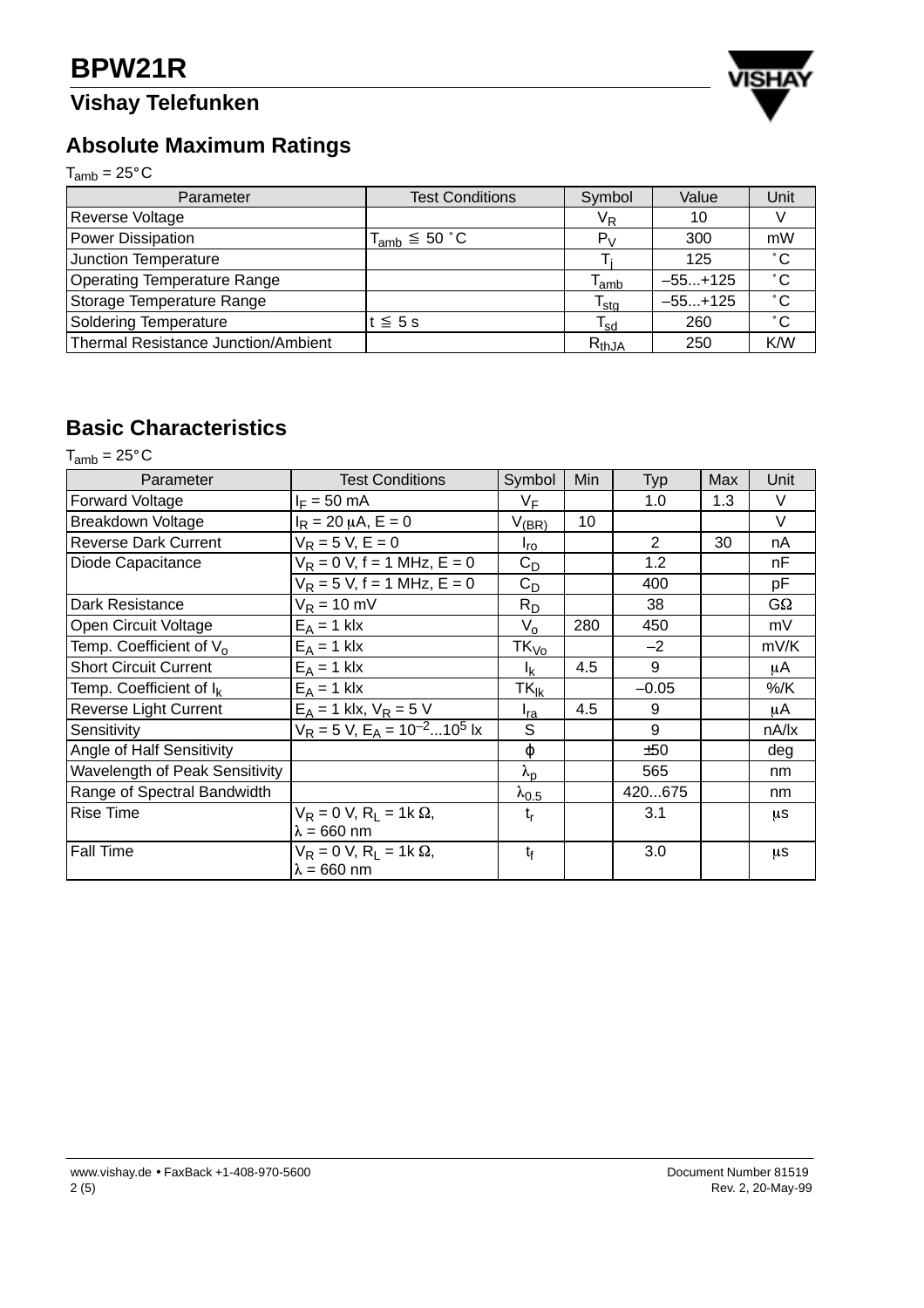

## **BPW21R**

#### **Vishay Telefunken**

## **Typical Characteristics**  $(T_{amb} = 25^{\circ}C$  unless otherwise specified)



Figure 1. Reverse Dark Current vs. Ambient Temperature



Figure 2. Relative Reverse Light Current vs. Ambient Temperature



Figure 3. Short Circuit Current vs. Illuminance



Figure 4. Diode Capacitance vs. Reverse Voltage







Figure 6. Relative Radiant Sensitivity vs. Angular Displacement

 $\mathsf{Rev. 2, 20-May-99}$  3 (5) Document Number 81519 www.vishay.de • FaxBack +1-408-970-5600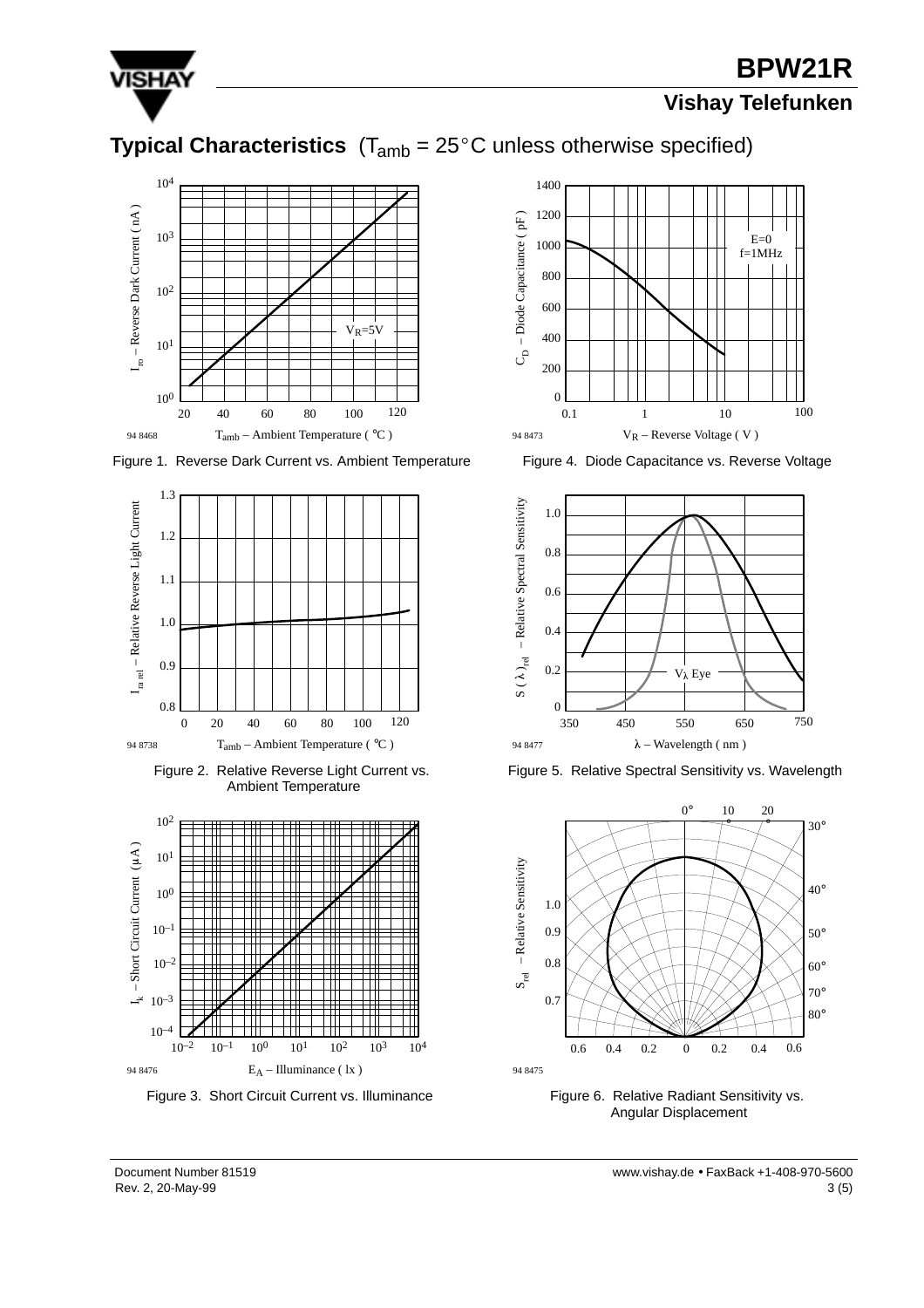# **BPW21R**

### **Vishay Telefunken**



#### **Dimensions in mm**



96 12181



technical drawings<br>according to DIN<br>specifications